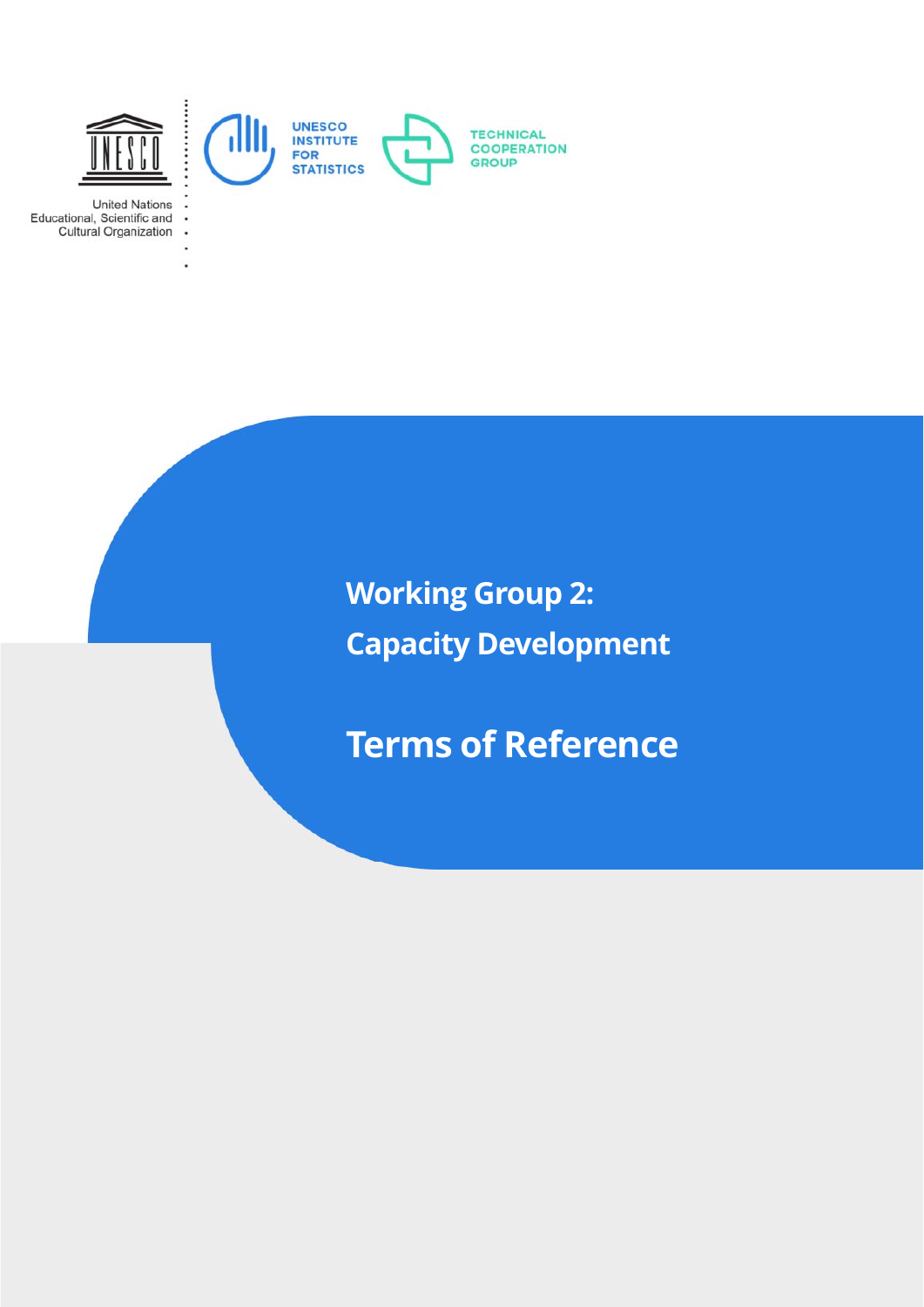

### **Background**

- 1. With the adoption of the Sustainable Development Goals (SDGs) at the UN General Assembly in September 2015 and the Education 2030 Framework for Action (FFA) at the UNESCO General Conference in November 2015, greater attention has turned to the processes which aim to set out an appropriate plan for monitoring progress towards the targets associated with SDG 4 on education. At the level of global monitoring, the Inter-Agency and Expert Group on the Sustainable Development Goal Indicators (IAEG-SDGs) developed a global indicator framework which was agreed by the UN Statistical Commission in March 2016. A slightly refined version was agreed in March 2017 and formally adopted by the UN General Assembly in July 2017. At the level of sectoral thematic monitoring, the Technical Advisory Group on post-2015 education indicators (TAG), established by UNESCO, set out a proposal for 43 thematic indicators that was included in the Education 2030 Framework for Action.
- 2. In this context and to lead the development and implementation of the thematic indicators for education, the UNESCO Institute for Statistics (UIS) and the UNESCO Education Sector's Division of Education 2030 Support and Coordination (UNESCO ED/ESC) convened the Technical Cooperation Group on the SDG 4-Education 2030 Indicators (TCG) in May 2016. The TCG provides a platform to discuss and develop the indicators used for monitoring the Education 2030 targets in an open, inclusive and transparent manner, involving the main stakeholders. It will make recommendations on the necessary actions to improve data availability, as well as the design and development of methodologies for the production of thematic monitoring indicators. Additionally, it should guide the production of technical documentation needed for clear communication of the thematic indicators to monitor SDG 4 - Education 2030. It includes experts from 28 Member States, international partners (OECD, UNESCO, UNICEF and the World Bank), civil society (Education International and the Collective Consultation of NGOs), and the Co-Chair of the education 2030 Steering Committee representing Member States.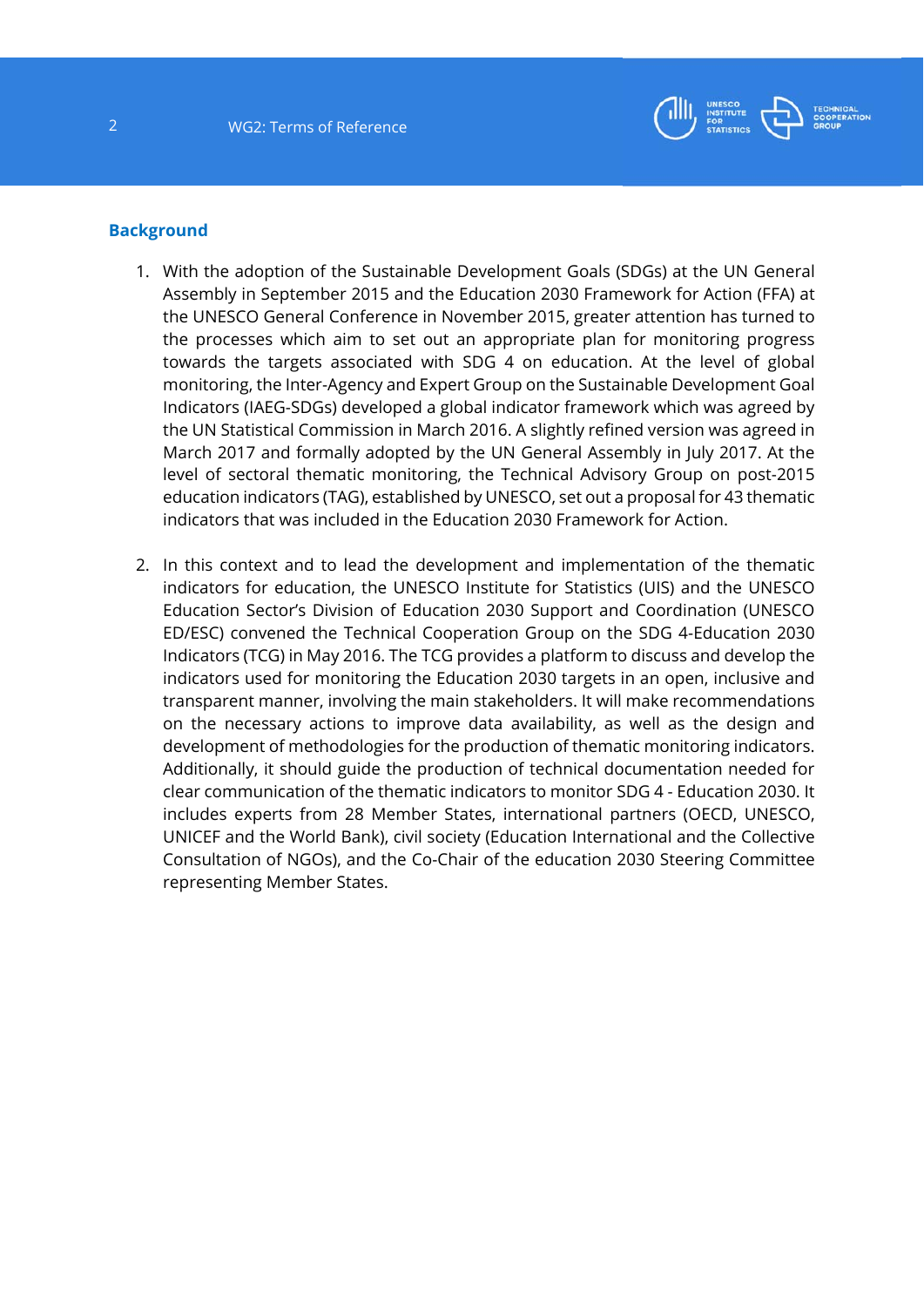

3. To facilitate the implementation of the thematic indicators for education, during the first TCG meeting (Washington, D.C, in May 2016) the creation of working groups was proposed to diagnose implementation difficulties of specific indicators and to provide recommendations. Ultimately, the working group on indicator is expected to respond to the critical needs of national statisticians or ministries in charge of data collection when implementing the indicator framework to monitor SDG 4-Education 2030. The implementation will require mobilising a wider range of data sources including leveraging data from learning assessments and household surveys. Consequently, new actors and stakeholders are expected to play an increasingly important role. National statistical systems will require increased support, as in many cases, the data needed have not been collected yet and/or the methodologies to calculate the indicators are still in development.

# **Objectives and tasks**

- 4. The objectives of the Working Group on Capacity Development are to: (a) identify and better understand national statistical capacity-development needs; (b) provide guidance for feasible solutions and plans for monitoring that can be disseminated to countries and other partners; and (c) contribute to the harmonization of capacity development efforts.
- 5. The UIS, in collaboration with a range of partners within UNESCO and beyond has taken a lead role in producing a set of capacity development related instruments (e.g. data quality assessment frameworks, data collection tools, methodology documents etc…] to advance UNESCO's monitoring and review function within SDG 4-Education 2030. These instruments can be also used by the Working Group in attaining their objectives.

### **Membership**

- 6. The Working Group consists of six to eight TCG members, including three or four member countries of the TCG, two or three representatives from civil society or multilateral partner agencies that are members of the TCG, and representatives from the UIS. Regional and organizational diversity is desirable.
- 7. The countries that are not presently members of the TCG but are members of the SDG-Education 2030 Steering Committee may be invited to join the Working Group.
- 8. The Working Group will be chaired by a member country elected by the members of the Working Group.